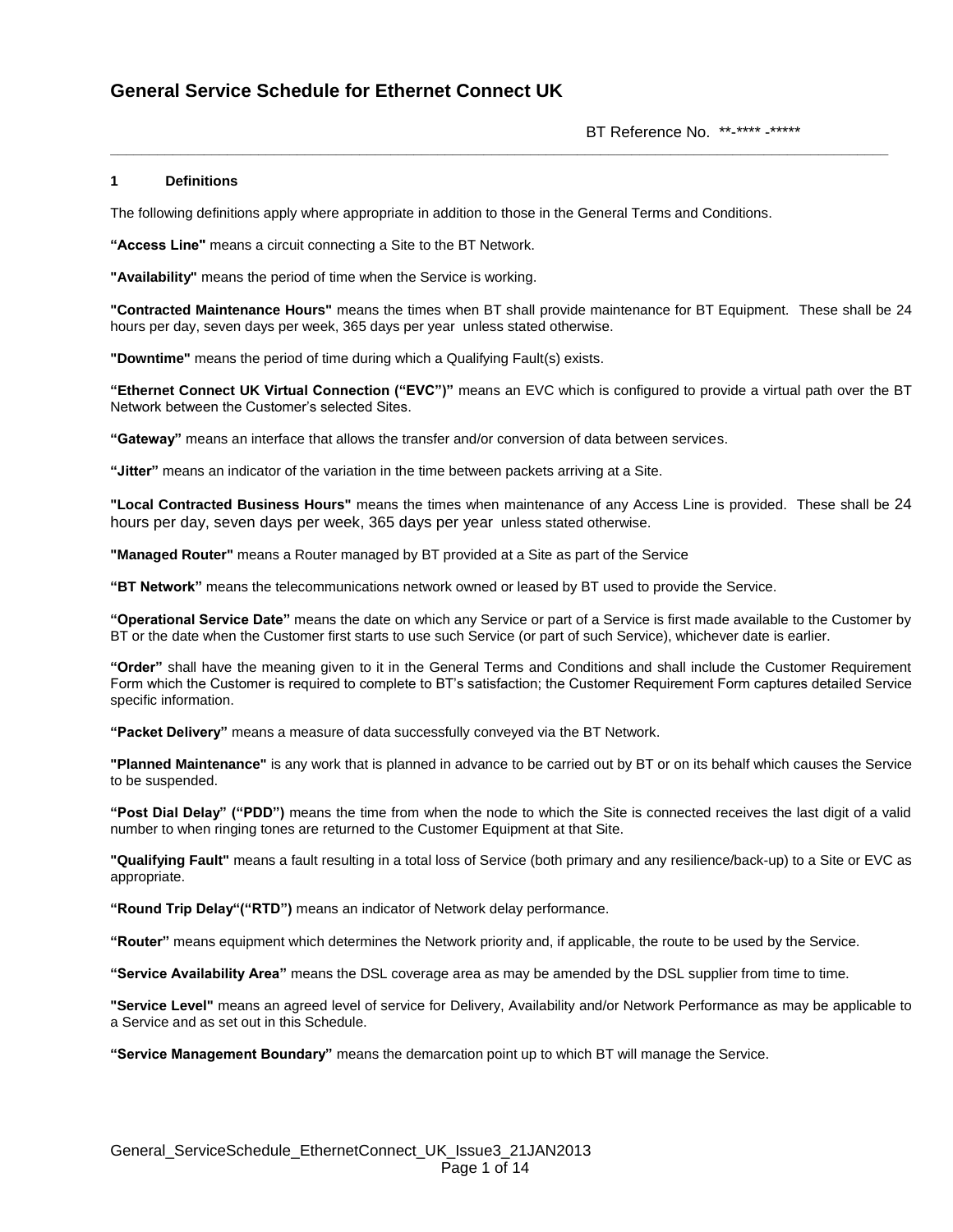### **2 Provision of Service**

Each Service or part of the Service shall have a Minimum Period of Service as set out in the Service Annex, calculated from the Operational Service Date as notified by BT. Following expiration of the Minimum Period of Service the Service shall continue in full force and effect unless or until terminated by either Party in accordance with the General Terms and Conditions or the Service Annex.

- 2.1 BT will provide the Service(s) as described in the Service Annex(es) to this Schedule.
- 2.2 BT will provide a range of information about the Service provided and managed by BT, which, depending on the Service, may be a handbook or access to a website.
- 2.3 If BT detects or the Customer reports a fault, BT will do the following:

Network Faults. BT will respond to reported faults without undue delay.

Access Faults. BT will work with the relevant supplier to restore service as soon as practicable during Local Contracted Business Hours.

BT Equipment Faults. If possible BT will fix the problem remotely. If necessary, BT or its supplier will visit the Site as soon as reasonably practicable during Contracted Maintenance Hours.

BT is not responsible for rectifying any faults:-

- in any Customer, host or LAN application;
- in any cable, connector or interface between the BT Equipment and any Customer Equipment;
- in any equipment or device that is not provided by BT; or
- beyond the Service Management Boundary.
- 2.4 BT has the exclusive right to manage the configuration of BT Equipment.
- 2.5 In addition to maintenance performed during BT"s regularly scheduled maintenance windows, BT may carry out Planned Maintenance from time to time. BT aims to inform the Customer at least
	- 7 days before scheduled hardware or software maintenance on the BT Network and/or BT Equipment
	- without undue delay for scheduled Access Line supplier maintenance
- 2.6 BT will provide the contact details (either e-mail, telephone or fax, as appropriate) of designated contact points, collectively "Service Centre", which will be the Customer"s contact points for placing orders, reporting faults and making inquiries relating to the Service. The Customer will be able to use the numbers to contact BT to report faults 24 hours a day, 365 days a year and to order services or make enquiries during Business Hours, or as specified on the Order.

#### **3 The Customer's Responsibilities**

- 3.1 The Customer will provide BT with all reasonable assistance for BT to perform Service delivery and acknowledges that certain minimum technical requirements may be necessary. BT will inform the Customer in advance of these requirements.
- 3.2 Some Services require the Customer to provide a PSTN or ISDN line(s). The Customer will pay all Charges related to provision and use of and report any faults in such lines directly to the supplier. The lines may only be used in connection with the Service.
- 3.3 The Customer will give BT the name(s) and contact details of the individual(s) who are authorised to act on behalf of the Customer for service management matters ("Customer Contact"). The Customer Contact will:
	- be available at all times and provide assistance and information during Service delivery
	- be available after Service delivery in accordance with the Service maintenance option as selected by the Customer.
	- take fault reports from Users, who may not contact BT directly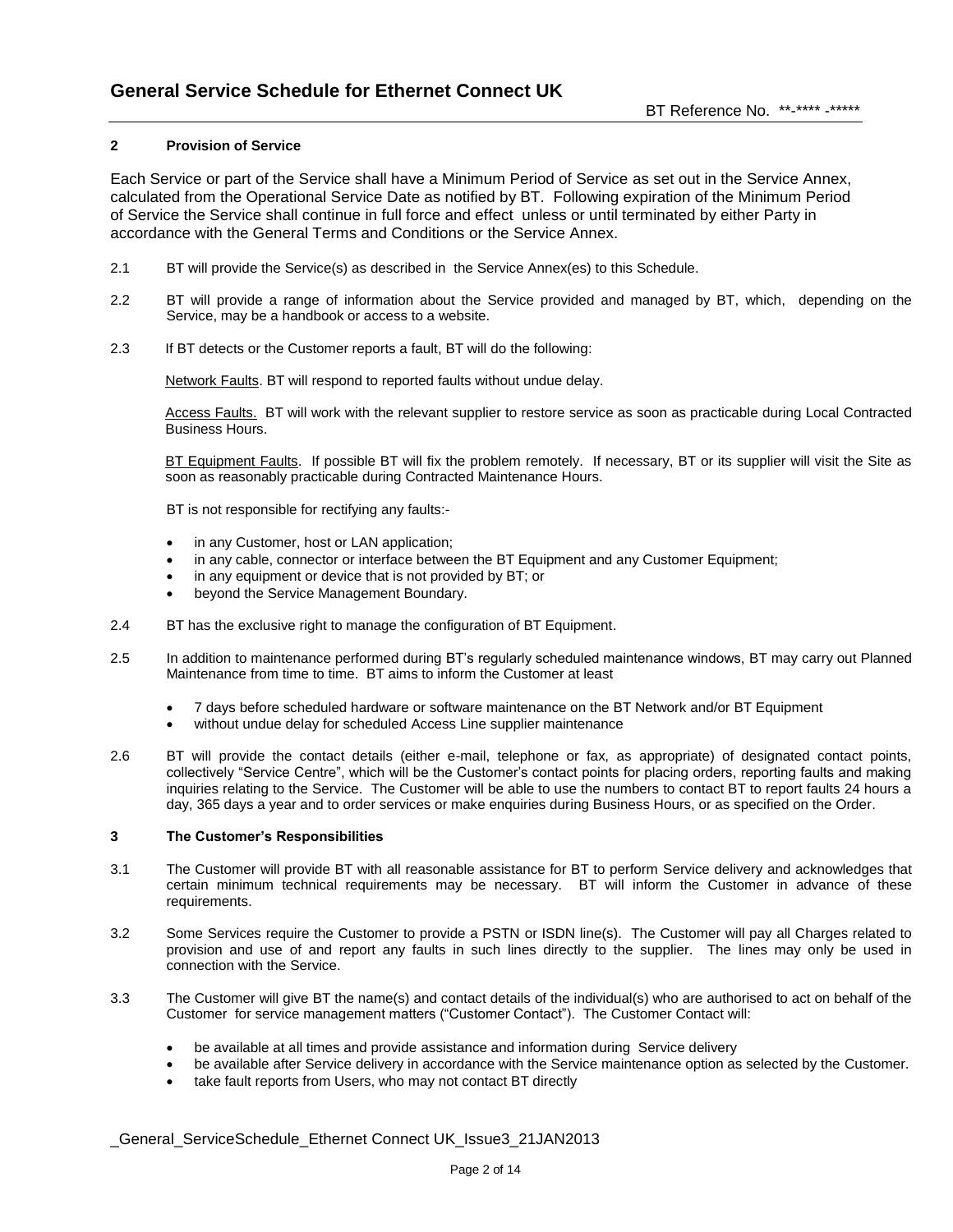### BT Reference No. \*\*-\*\*\*\* -\*\*\*\*\*

- report faults to the Service Centre using the reporting procedures notified by BT and be available for all subsequent fault management communications
- inform BT of changes to the information supplied when ordering the Service including any changes to the Customer Contact details
- 3.4 The Customer will provide and maintain its own LAN and/or WAN and ensure that the LAN protocols and applications it uses will operate satisfactorily over WAN connections using the Service.
- 3.5 The Customer will provide, at its own cost, any necessary internal cabling between the BT Equipment and any Customer Equipment (including PBX).
- 3.6 Except for IP addresses expressly registered in the Customer's name, all IP addresses, BT based domain names and telephone numbers made available with the Service shall at all times remain the property of BT or its suppliers and shall be non-transferable. All the Customer"s rights to use such IP addresses, domain names or telephone numbers will cease on termination or expiration of the Service.
- 3.7 If Third party software is required in order to operate the Services, the Customer is responsible for ensuring that it has the appropriate number and type of software licences and that any applications (other than ones provided by BT as part of the Service) are compatible with the Service.
- 3.8 The Customer will ensure that it has appropriate security policies, including data archiving, in place.
- 3.9 BT cannot ensure that any requested Domain Name will be available from or approved for use by the Internet authorities and BT has no liability for any failure in the Domain Name registration, transfer or renewal process.
- 3.10 The Customer warrants that it is the owner of, or is authorized by the owner of the trade mark or name that it wishes to use as a Domain Name.
- 3.11 The Customer is responsible for all fees associated with registration and maintenance of its Domain Name, and will reimburse BT for any and all fees paid by BT to any Internet registration authority, and thereafter be responsible for paying such fees directly to the relevant Internet authorities.
- 3.12 The Customer is responsible for the distribution, ongoing management, maintenance, security and proper use of all valid usernames, userIDs and passwords used in connection with the Service and shall:
	- inform BT immediately if a user ID or password has, or is likely to, become known to an unauthorized person, or is being or may be used in an unauthorised way;
	- not change or attempt to change a user ID;
	- take all reasonable steps to prevent unauthorised access to the Service; and
	- satisfy BT's security checks if a password is lost or forgotten.
- 3.13 BT reserves the right to:
	- suspend user ID and password access to the Service if BT considers that there is, or is likely to be, a breach of security; and
	- require the Customer to change any or all of the Customer"s passwords.
- 3.14 The Customer acknowledges that any voice Service provided by BT may not be capable of either calling emergency services and/or correctly identifying a the caller's location to the emergency service. The Customer agrees that it is responsible for ensuring that it puts appropriate measures in place to enable Users to call emergency services.

### **4 BT's Acceptable Use Policy**

The Customer is responsible for its Content and that of any of its Users (including any Content hosted by the Customer or any User on behalf of third parties). The Customer acknowledges that it has read and agrees to be bound by and to ensure that any Users will comply with this BT Acceptable Use Policy ("AUP") and the acceptable use policies of any connected networks and generally accepted Internet standards.

- 4.1 The Service must not be used:
	- (a) fraudulently or in connection with a criminal offense under the laws of any country where the Service is provided;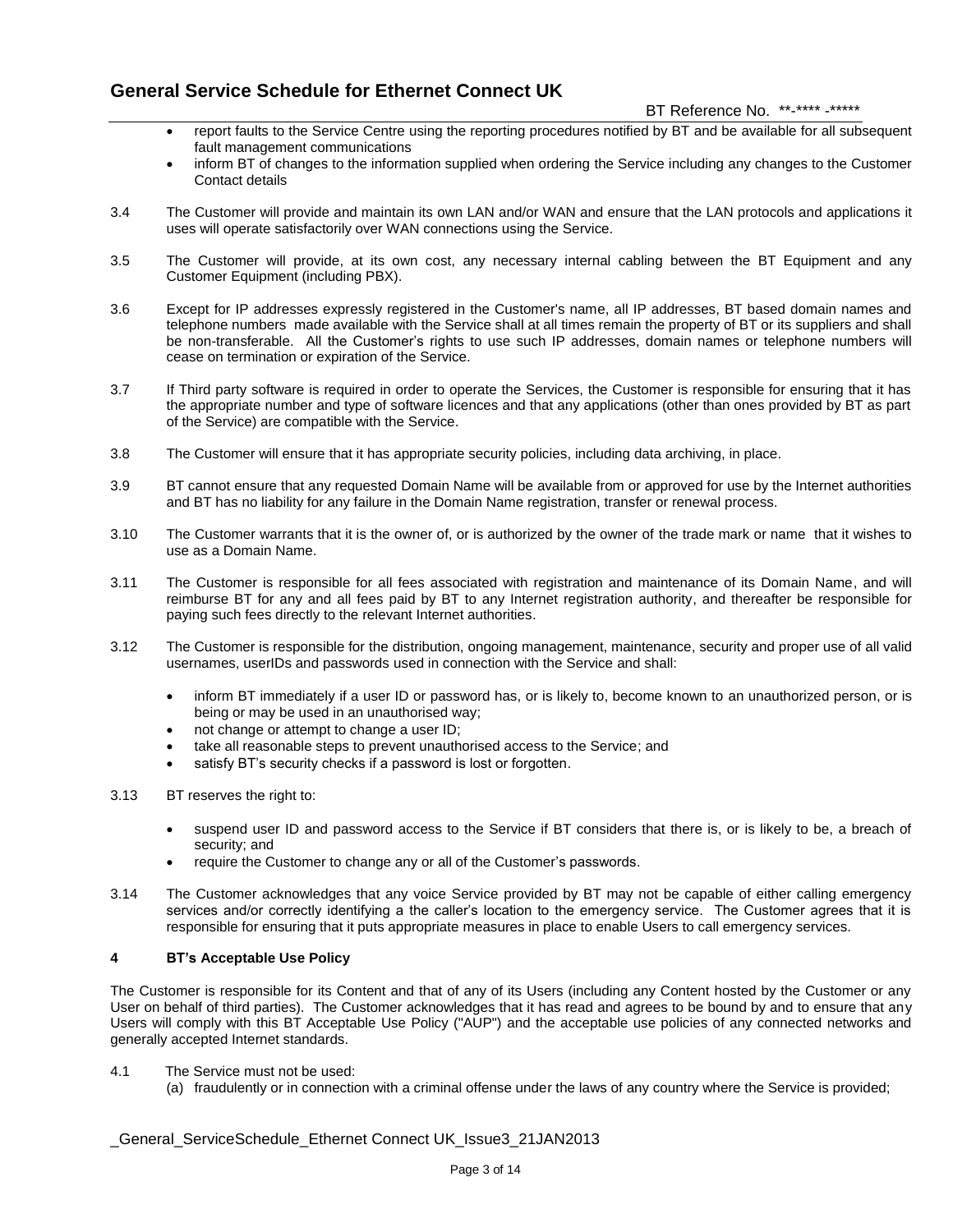### BT Reference No. \*\*-\*\*\*\* -\*\*\*\*\*

- (b) to send, receive, upload, download, use or re-use any information or material which is offensive, abusive, indecent, defamatory, obscene or menacing, or in breach of confidence, copyright, privacy or any other rights;
- (c) in contravention of any instructions that BT has given under the the Agreement;
- (d) to cause annoyance, inconvenience or needless anxiety;
- (e) to send or provide or receive unsolicited advertising or promotional material;
- 4.2 The Customer must not use a Domain Name which infringes the rights of any person in a corresponding trade mark or name.
- 4.3 If the Customer or anyone else, (with or without the Customer's knowledge or approval) uses the Service in contravention of the AUP; or uses the Service in any way which, is, or is likely to be, detrimental to the provision of the Service to the Customer or any other customer and fails to take corrective action within a reasonable period of receiving notice from BT, then BT can treat the contravention as a material breach and as such BT may either suspend the Service or terminate the Service pursuant to the General Terms and Conditions. If Service is suspended it will not be restored until the Customer provides an acceptable assurance that there will be no further contravention.

### **5 Charges and Payment Terms**

- 5.1 Charging will commence on the Operational Service Date. The Customer will pay the Charges for the Service and any optional Service features (including upgrades and re-configuration) as set forth in the relevant Order in accordance with the General Terms and Conditions. Charges for use of the Service will be calculated in accordance with details recorded by, or on behalf of, BT.
- 5.2 Unless otherwise agreed:
	- (a) any one-time installation Charges will be invoiced upon the Operational Service Date(s);
	- (b) any recurring Charges, except usage Charges, will be invoiced monthly in advance; and
	- (c) any usage Charges will be invoiced monthly in arrears, calculated at the then current rates, unless otherwise agreed in writing.
- 5.3 For the purpose of calculating a charge payable for any period:
	- (a) each period will begin on the first day of the relevant Month;and
	- (b) for any period where Service is provided for less than one Month, the Recurring Charges will be pro rata on a daily basis.
- 5.4 BT reserves the right to charge the Customer for
	- (a) investigating Customer reported faults which are not Qualifying Faults and BT finds no fault or that the fault is outside the Service Management Boundary;
	- (b) Service Delivery outside of Business Hours;
	- (c) Restoring Service if the Service has been suspended; and/or
	- (d) Excess Construction Charges.

### **6 Termination charges**

In addition to the provisions of the General Terms and Conditions, if the Customer terminates Service to one or more Sites or if BT terminates Service for breach before the Minimum Period of Service has expired, then, in addition to all outstanding charges for Service rendered, the Customer will pay the termination charges below:

- (a) an amount equal to the Recurring Charges per Site for any remaining Months of the first 12 Months of the Minimum Period of Service;
- (b) an amount equal to 20% of the Recurring Charges per Site for all other remaining Months of the Minimum Period of Service;
- (c) any waived Installation Charges per Site where Service is terminated within the first twelve (12) Months of the Minimum Period of Service;
- (d) any additional charges which BT has to pay a supplier as a result of early termination of the Service;and
- (e) any remaining charges outstanding with regard to BT Equipment.

### **7 Service Levels**

7.1 Delivery, that is, the delivery and installation of Service at a Site occurs on the Operational Service Date.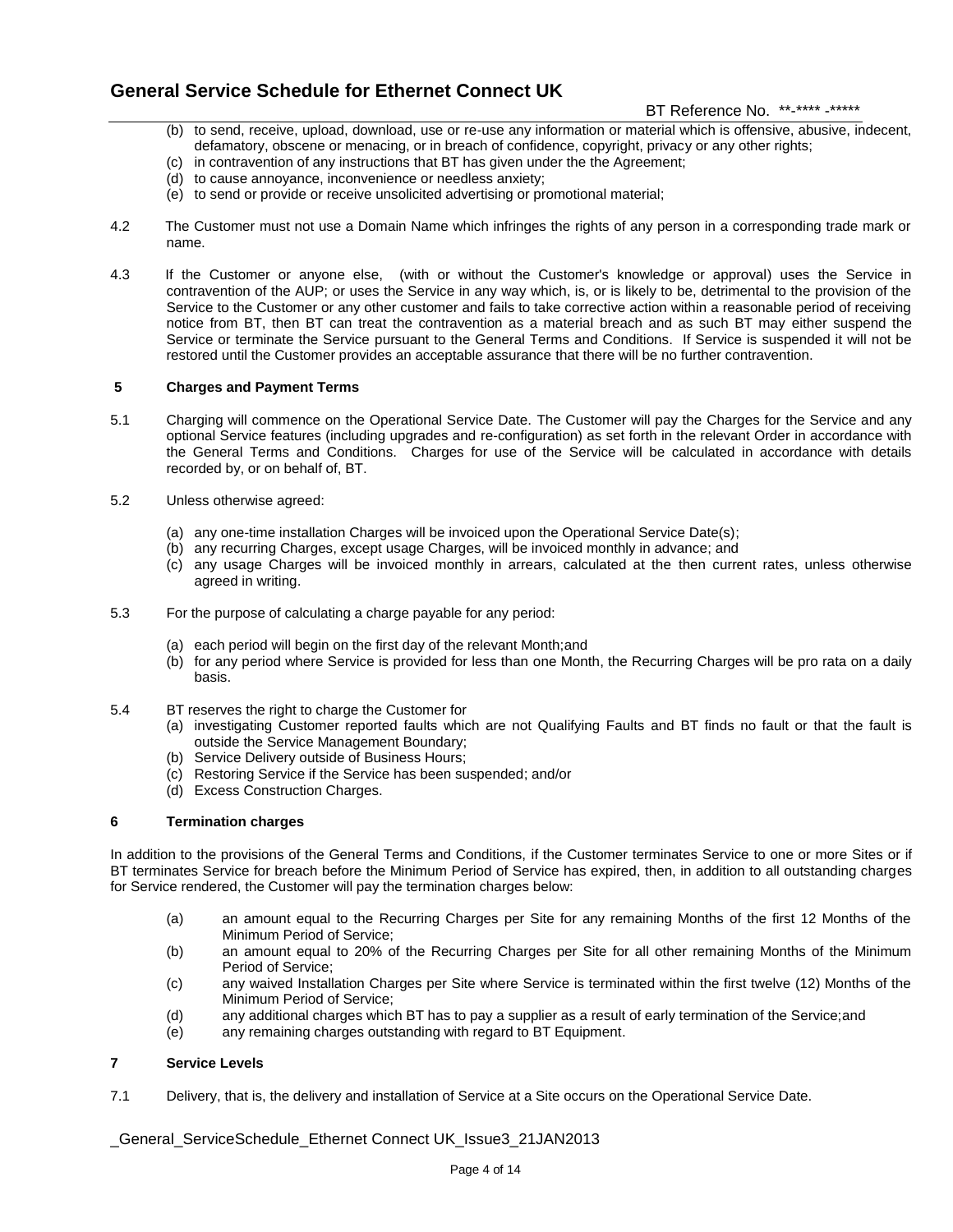BT Reference No. \*\*-\*\*\*\* -\*\*\*\*\*

- 7.1.1 The Customer may request a delivery date on the Order for each Site, the "Customer Requested Date" ("CRD"). BT will respond with a Customer Commit Date ("CCD"), which is the date on which BT agrees to deliver the Service.
- 7.1.2 If at any time BT agrees to use reasonable endeavours to expedite Delivery, this will not affect the original CCD and no Service Level will apply to any expedited date.
- 7.1.3 If the Customer requests a change to the Service or any part of the Service including, without limitation, any equipment or any IP address location, this may affect the original CCD. In such cases BT reserves the right to re-negotiate a new date for Delivery and the Service Level for the original CCD will no longer apply.
- 7.1.4 If BT delivers any part of the Service after midnight on the CCD, then the Customer will automatically receive a reduction in the applicable Connection Charge (installation Charge) for each affected part of the Service as set forth below, up to 20% of the applicable Connection Charge.

| <b>Number of Business Days late (after</b><br>the CDD) | <b>Reduction in Connection Charge</b> |
|--------------------------------------------------------|---------------------------------------|
| $1 - 10$                                               | 5%                                    |
| $11 - 15$                                              | 10%                                   |
| $16 - 20$                                              | 15%                                   |
| More than 20                                           | <b>20%</b>                            |

### **7.2 Availability**

- 7.2.1 Downtime will only be measured during the Local Contracted Business Hours (for Access Faults) or the Contracted Maintenance Hours (for BT Equipment Faults) specified on the Order. If the Customer reports a Qualifying Fault in the Service, BT will aim to restore Service within 5 hours of the fault being reported.
- 7.2.2 BT will inform the Customer when the fault is cleared, and will close the trouble ticket when either the Customer confirms within a maximum period of 72 hours that the fault is cleared, or BT has attempted and failed to contact the Customer and the Customer does not respond within a maximum period of 72 hours. If the Customer confirms that the fault is not cleared within a maximum period of 72 hours of being informed, the trouble ticket will remain open, and Downtime adjusted. Following closure of the trouble ticket, the time taken by the Customer to retest the Service does not constitute Downtime for the calculation of Service Credits.
- 7.2.3 When BT exceeds the target repair times for a reported fault and the reported fault is a Qualifying Fault , then the Customer will automatically receive a Service Credit. The Service Credits will be as follows:

For each hour or part hour beyond the target repair time, a Service Credit of 15% of the Monthly rental will be applied up to a maximum of:-

100% of Monthly rental for the affected EVC and.

100% of Monthly rental for the affected dedicated circuit (Etherway).

### **7.3 General Exclusions**

- 7.3.1 The following are not Qualifying Faults, and Downtime will not be measured;
	- (a) if the Customer asks BT to test the Service although no fault has been detected and/or reported;
	- (b) if the Service has been modified or altered in any way by the Customer or at the Customer"s request;
	- (c) during Planned Maintenance;
	- (d) for faults due to any Customer performed network configurations not approved by BT;
	- (e) for changes or alterations made other than by BT to the Service or to BT Equipment, connections, routing plan, applications or test equipment, or the mapping of applications; or
	- (f) if a fault is reported and BT cannot confirm that a fault exists after performing tests.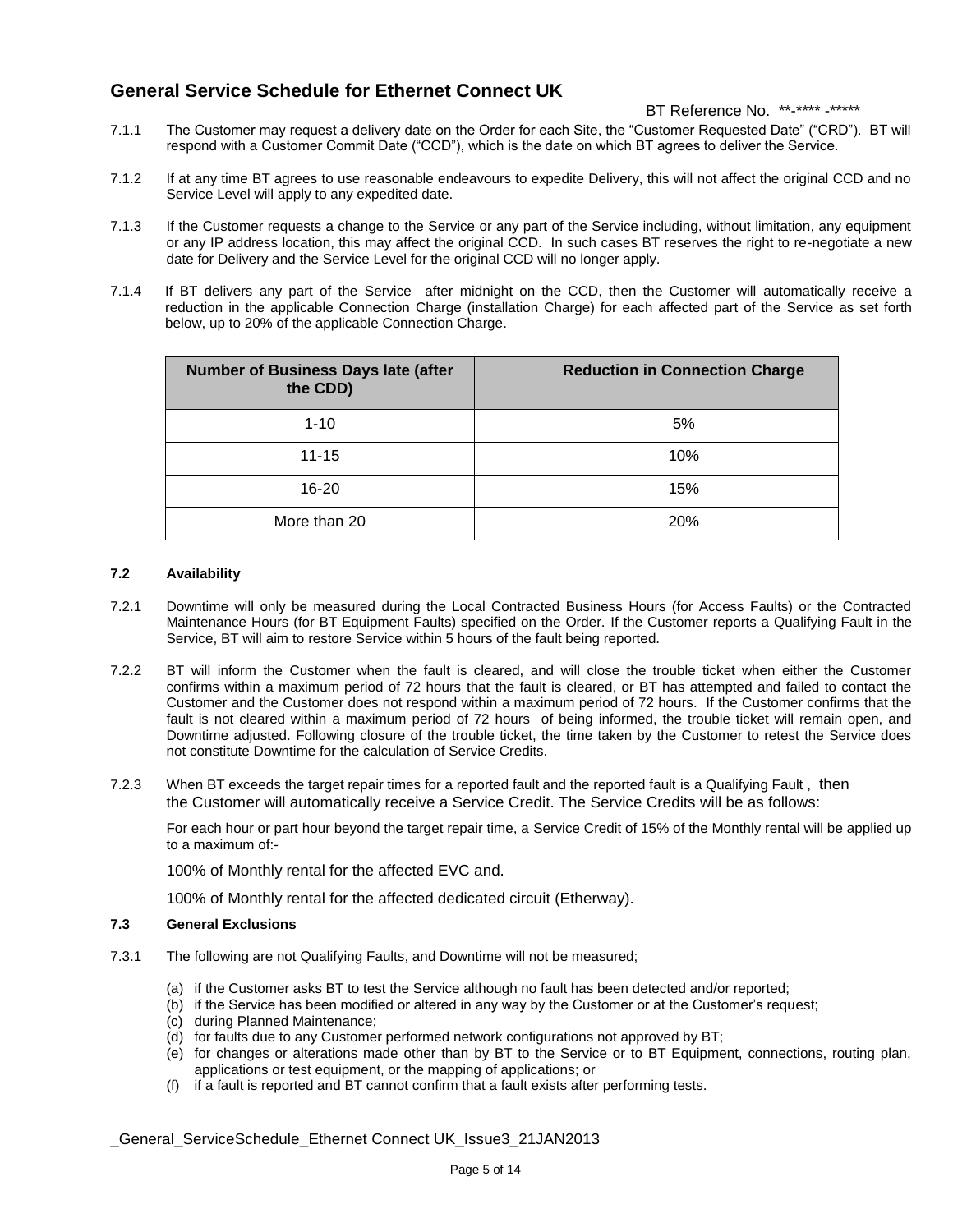BT Reference No. \*\*-\*\*\*\* -\*\*\*\*\*

- 7.3.2 Only measurements carried out by BT shall be used in the calculation of Service Credits.
- 7.3.3 The Service Levels do not apply
	- (a) if the Customer does not provide access, delays providing access or denies permission for BT or its agents and suppliers to carry out necessary repairs to the Service;
	- (b) if failure is due to matters beyond the reasonable control of BT as detailed in the General Terms and Conditions;
	- (c) to any Qualifying Fault not reported in accordance with BT"s fault reporting procedures; or
	- (d) if the Customer has not complied with the Agreement.

### **7.4 Payment of Service Credits**

- 7.4.1 The Service Credit will be payable to the Customer on their next invoice.
- 7.4.2 Any failure to meet the Service Levels shall not be considered a material breach of the Contract.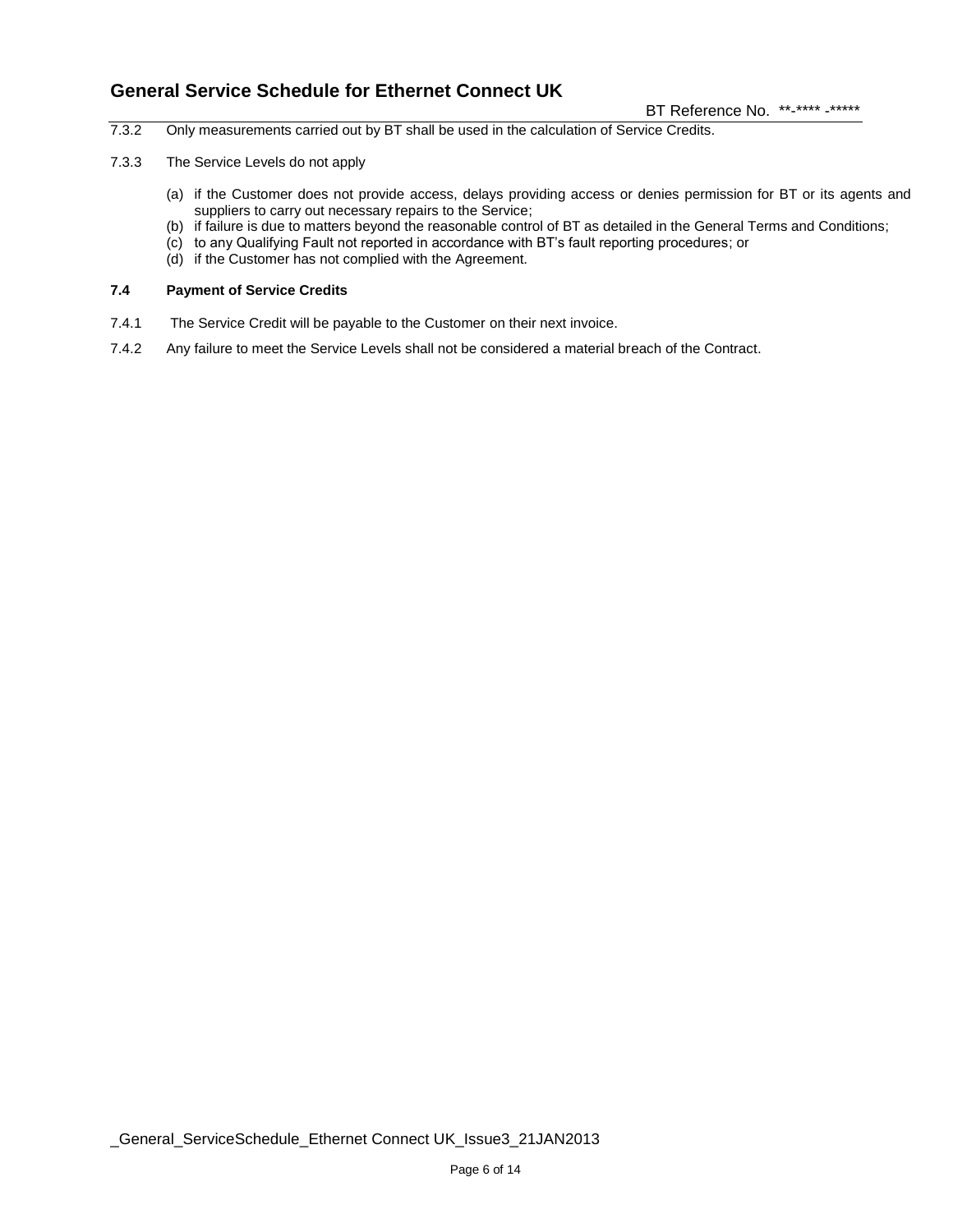### **ETHERNET CONNECT E-LINE ANNEX**

### **1 Definitions**

The following definitions shall apply to the provision of the Service, in addition to those in the General Terms and Conditions.

**"Contract Year"** means a period of 12 Months commencing on the date the Core Commitment Package (CCP) is initially set up and each subsequent period of 12 Months thereafter.

#### **2 Service Description**

The Service comprises end to end connectivity between Network Terminating Equipment (NTE) at the Sites, so providing the Customer with the ability to connect its Sites together in an Ethernet Virtual Private Network and transmit data between them. The Service is available as a single EVC or as multiple EVCs. The Service operates over dedicated circuits (which the Customer may already have had installed by BT or which the Customer procures from BT) ; these dedicated circuits connect the Sites to the BT Network.

The Service provides the data transmission path from one Site to another. It can be used as:

- Point to point; or
- Point to multipoint; or
- Fully meshed connection.

### **2.1 Service Components**

The Service has two configuration parameters, which will be selected by the Customer and set out on the Order:-

- Traffic Class (Premium, Standard, Default and Multicos)
- Service Bandwidth.

Premium Traffic Class is configured so that the committed data rate (CDR) is equal to the peak data rate (PDR), which is equal to the Service Bandwidth. All the traffic within the Service has equal priority and the full bandwidth rate can be utilised. Frames will only be discarded if traffic exceeds this limit.

Standard Traffic Class is configured so that the CDR is set at 20% of the PDR, and PDR is equal to the Service Bandwidth. Traffic exceeding the CDR rate will be allowed into the BT Network up to a maximum value of PDR, dependent upon availability of space used by all equivalent traffic.

### **Default Cos**

Units of Ethernet Layer 2 data ("Frames") are carried across a single BT core network queue.

The Customer can mark each Frame with 2 priority markings. Up to 20% of the Customer"s Frames can be marked with the higher priority; the Cos Option is specified at the time the Order is taken. The Customer carries out marking as part of its network management processes.

#### **Multi Cos**

Frames are carried across 3 BT core network queues according to their priority markings. The Customer can mark each Frame with one of 5 priority markings. The Cos Option is specified at the time the Order is taken. The Customer carries out marking as part of its network management processes.

The Customer may have a mixture of CoS Services over the dedicated circuits.

There are a range of Service Bandwidth options available, which the Customer can select when completing the Order.

### **2.2 Access Methods**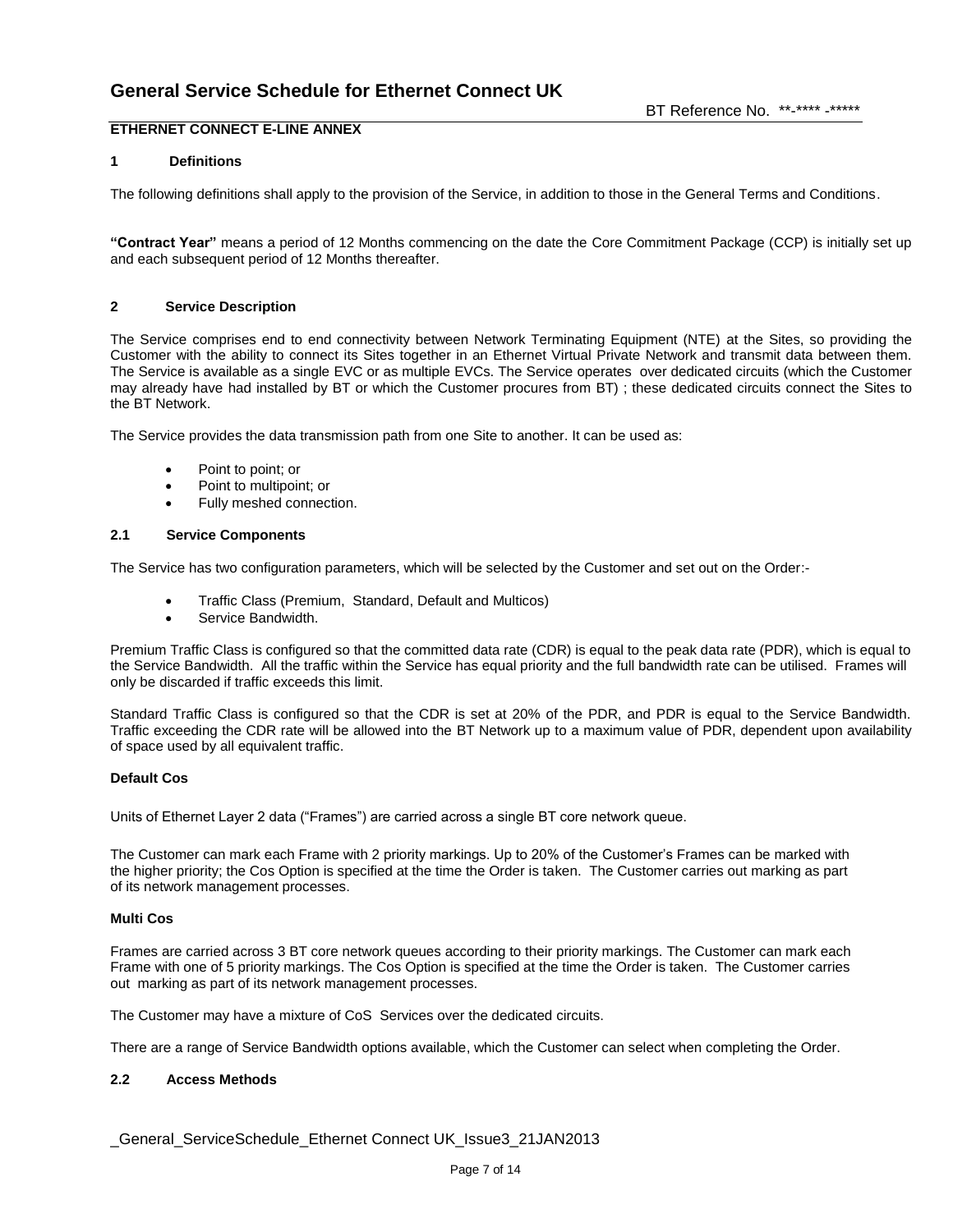### BT Reference No. \*\*-\*\*\*\* -\*\*\*\*\*

The Customer may utilise its existing dedicated circuits (subject to survey by BT) or procure dedicated circuits from BT to provide the physical connectivity between the Site and the BT Network . The dedicated circuits are available to the Customer subject to additional terms and conditions as specified in the Etherway Service Annex below.

### **3 Minimum Period of Service**

The Minimum Period of Service shall be a period of one Month, calculated from the Operational Service Date, continuing thereafter in accordance with the General Terms and Conditions.

### **4 Service Delivery**

- 4.1 BT will conduct a standard set of commissioning tests to ensure the configuration of the Service is correct. The Operational Service Date for the Service occurs on the successful completion of tests.
- 4.2 Service Bandwidth upgrades are permitted within the Minimum Period of Service, however, Service Bandwidth downgrades shall only be effective on expiry of the Minimum Period of Service.

### **5 BT Service Management Boundary**

5.1 The Service Management Boundary is the physical Ethernet interface on the Customer side of the NTE on the associated dedicated circuit. This includes provisioning, maintenance and management of all elements up to this Service Management Boundary.

### **6 Charges and Payment Terms**

- 6.1 The Service has a one time activation charge, which will appear on the Customer"s first invoice.
- 6.2 The Service will also incur a rental charge which will be invoiced quarterly in advance. Charges for the Service will depend on the Service Bandwidth taken, the type of Traffic Class selected and the pricing band of the BT Network nodes serving the connected Sites.
- 6.3 BT reserves the right to revise the Charges no more than twice in any period of 12 Months. BT will give the Customer 6 weeks" written notice of any increases in Charges. If the Customer does not accept the increased Charges the Customer may terminate the Service, such termination to take effect on expiry of the notice period and termination charges will not apply.
- 6.4 The Core Commitment Package (CCP) offers discount on rental charges for the Service. The Customer commits to spend a specified amount on the Service (the Committed Spend) during a Contract Year. The Committed Spend is a value of gross undiscounted spend; in doing so, the Customer makes a commitment to achieve at least 90% of the Committed Spend during the Contract Year ("the Contract Floor").

Unless the Customer formally terminates the CCP or amends the Committed Spend, subject to paragraph 2 below, the CCP will continue automatically for subsequent Contract Years with the same level of Committed Spend.

The CCP cannot be amended during the Contract Year; it can only be amended for the next Contract Year.

The discount varies depending on the level of Committed Spend. At the commencement of the CCP, BT uses the Committed Spend to calculate a fixed discount percentage, which will apply during that Contract Year.

At the end of each Contract Year, BT will assess a Customer's actual spend against Committed Spend. Following this assessment, one of the following will occur:

- 1. If the Customer has achieved the Contract Floor, the CCP will apply for the next Contract Year, unless the Customer formally applies to terminate the CCP or to amend the Committed Spend.
- 2. If the Customer does not achieve the Contract Floor, BT may levy a Default Charge. This will be calculated as 20% of the difference between the Customer"s actual spend and the Contract Floor. Where the Contract Floor has not been achieved the CCP cannot apply to the next Contract Year at the same level of Committed Spend. BT will contact the Customer, offering the option to reduce Committed Spend or terminate the CCP. If the Customer takes no action, standard charges will apply.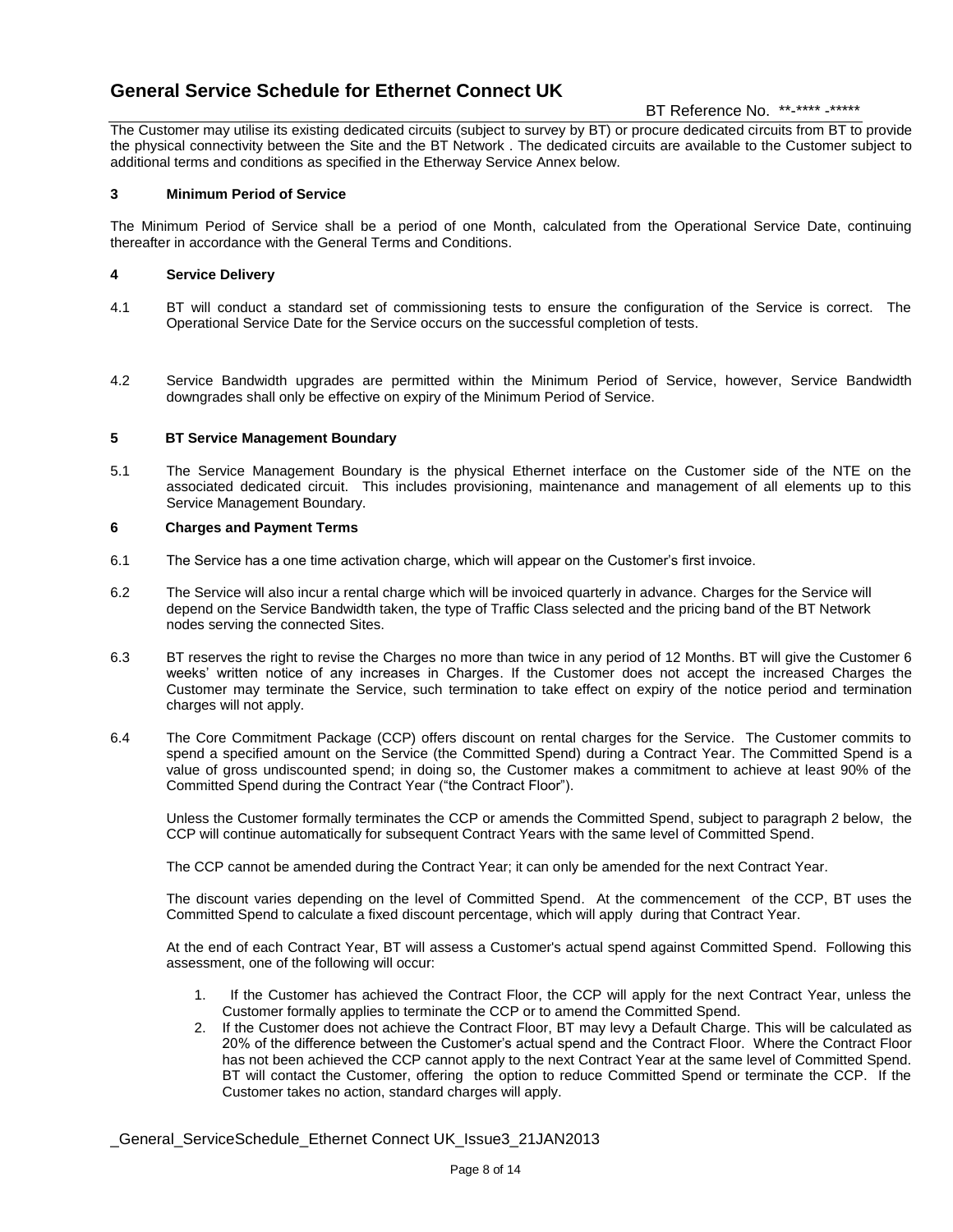After termination of the CCP standard charges will apply.

### **7. Service provided over Etherway Access (Copper) or Etherway Access (Superfast)**

Where the Service is provided over Etherway Access (Copper) or (Superfast), for the purposes of clause 7.2.1 in the General Service Schedule, BT will aim to restore Service within 7 hours of the fault being reported ("Express Care").

### **ETHERNET CONNECT E-LAN**

The conditions for Ethernet Connect E-Line Annex above apply with the following variations:-

#### **2 Service Description (this replaces section 2 of the Ethernet Connect E-Line Annex in its entirety)**

Ethernet Connect E-LAN ("the Service") provides connectivity between an Etherway and an Ethernet Local Area Network (ELAN) The Service comprises connection of the Site and an ELAN Closed User Group to provide the Customer with the ability to connect Sites together in an any-to-any configuration and transmit data between them. The Service is available as a single EVC or as multiple EVCs. The Service operates over dedicated circuits (which the Customer may already have had installed by BT or which the Customer procures from BT); these dedicated circuits connect the Sites to the BT Network.

The Service provides the data transmission path from one Site to the ELAN CUG. It can be used as:

- Point to multipoint; or
- Fully meshed, or
- Any-to-any connection.

### **2.3 Service Components**

The Service has two configuration parameters, which will be selected by the Customer and set out on the Order:-

- Service Bandwidth
- Class of Service

There are a range of Service Bandwidth options available, which the Customer can select when completing the Order.

There are 2 Class of service schemes.

### **Default Cos**

Units of Ethernet Layer 2 data ("Frames") are carried across a single BT core network queue.

The Customer can mark each Frame with 2 priority markings. Up to 20% of the Customer"s Frames can be marked with the higher priority; the Cos Option is specified at the time the Order is taken. The Customer carries out marking as part of its network management processes.

#### **Multi Cos**

Frames are carried across 3 BT core network queues according to their priority markings. The Customer can mark each Frame with one of 5 priority markings. The Cos Option is specified at the time the Order is taken. The Customer carries out marking as part of its network management processes.

### **Clause 6.2 Charges**

Rental charges apply to the Service and will be invoiced quarterly in advance. Charges for the Service will depend on the Service Bandwidth taken, the Class of service option selected and the pricing band of the BT Network nodes serving the connected Sites.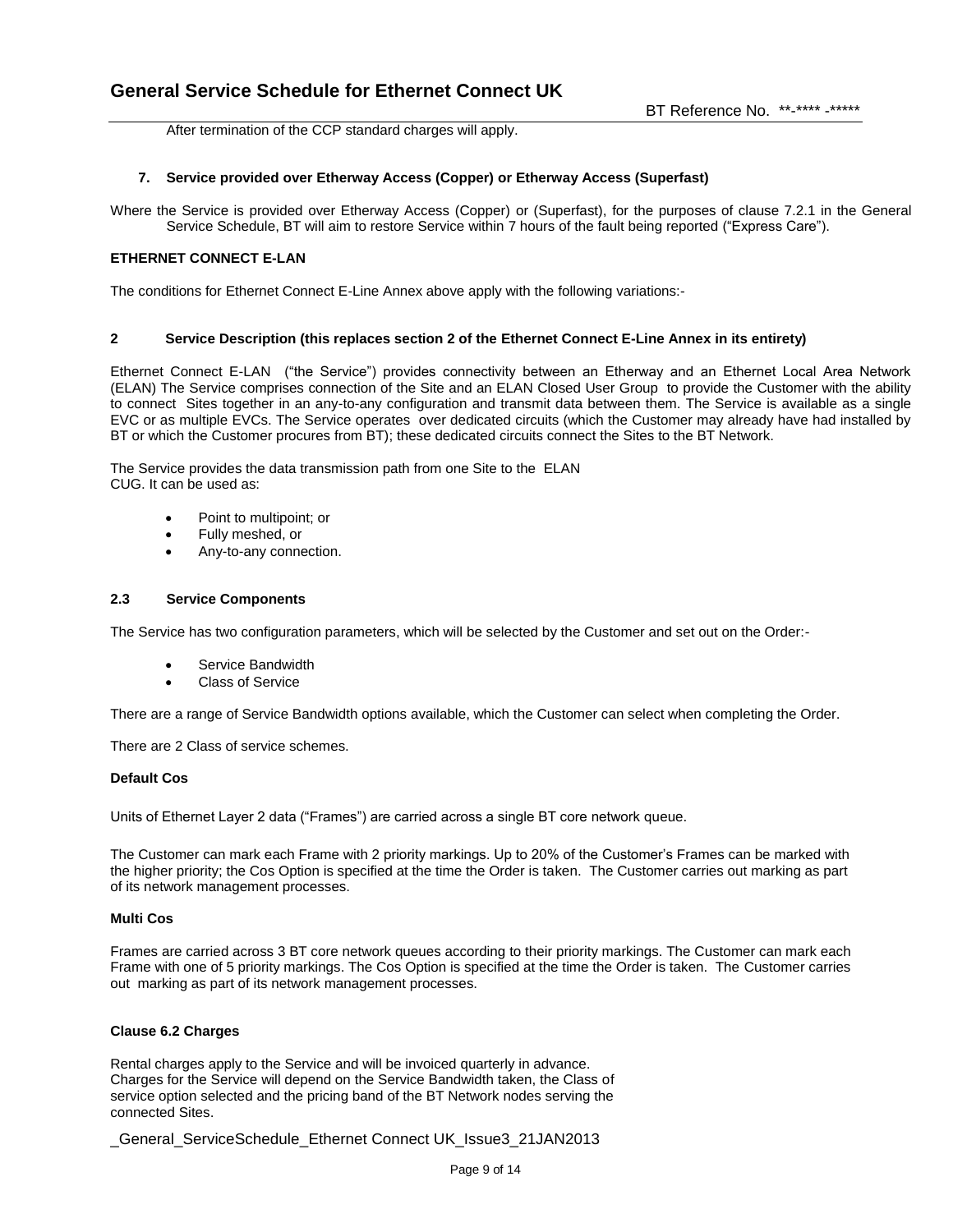## **ETHERWAY ACCESS ANNEX (FIBRE)**

### **1 Definitions**

The following definitions shall apply to the provision of the Service, in addition to those in the General Terms and Conditions.

**"Port Based"** means that the BT Ethernet Connect E-Line Service does not require VLAN tagging and only a single EVC can route through the Service.

**"VLAN Aware"** is the name given to a feature which allows BT Ethernet Connect E-LineService to be separated logically by VLAN tags in accordance with IEEE 802.1q, enabling multiple EVCs to run over the Service.

### **2 Service Description**

The Service comprises one or more dedicated circuits connecting a Site to the BT Network, so providing connectivity between the Customer"s Site and the BT Network.

### **2.1 Service Components**

There are three configuration parameters for the Service:

### 2.1.1 Resilience

The Standard access configuration gives a single physical path from the Site to the BT Network and provides no resilience against failure.

The Protected resilience configuration provides two paths from the Site to the BT Network. The primary path carries the Customer"s traffic and the failover path carries the Customer"s traffic in the event of failure on the primary path. If the primary path fails, traffic will automatically be re-routed via the failover path without any intervention from the Customer.The two paths are planned so that they are diversely routed. They are monitored to ensure the paths remain diverse. Both primary and failover paths will be the same speed and terminate on the same Node. The Customer must not use the failover path at any time other than during a failure of the primary path.

Diverse resilience provides 2 separate circuits connected to a single PoP. The circuits are provided to the Customer on separate NTE. Each circuit can be a different bandwidth and both circuits can be used simultaneously. Diversity between the 2 circuits is provided between the Customer and the PoP. BT does not provide controlled traffic switching in the event of Service failure.

Diverse Plus provides 2 separate circuits connected to 2 separate PoPs. The circuits are provided to the Customer on separate NTE. Each circuit can be a different bandwidth and both circuits can be used simultaneously. Diversity between the 2 circuits is provided between the Customer and the 2 PoPs. BT does not provide controlled traffic switching in the event of Service failure. "Diversity" means that the fibre paths for each circuit reside in separate cables but the cables may not reside in separate ducts. There is no assurance against duct failure at any point on the 2 circuits. In the event that both circuits fail, the provisions of section 7 Service Levels shall apply.

### 2.1.2 Port Configurations

The Customer has a choice of 2 Port configurations which are selected at the time of order of the Etherway Access.

In the "VLAN Aware" configuration, multiple EVCs of the BT Ethernet Connect E-LineService can route over the same Service. The EVCs are separated logically by VLAN tags in accordance with IEEE 802.1q, as specified in the IEEE 802.1q definition. The Customer Equipment must be capable of supporting this feature. The Customer can chose the VLAN IDs for each EVC or these can be allocated by BT.

In the "Port Based" configuration only a single EVC of the BT Ethernet Connect E-LineService can route over the Service. This configuration does not require the Customer Equipment to provide VLAN tags.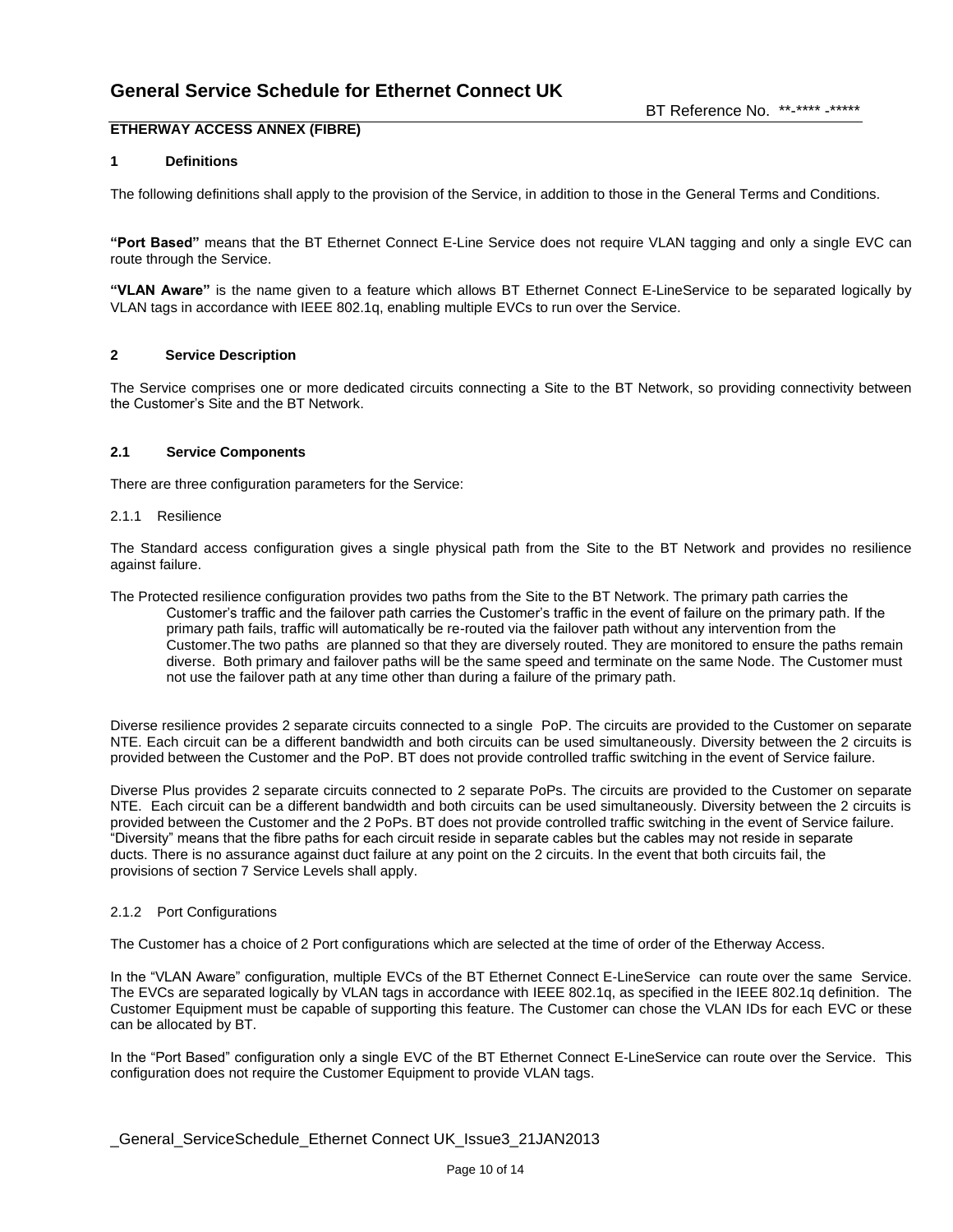### 2.1.3 Bandwidth

The Service is available in either 10Mb, 100Mb, 1Gb or 10Gb.

The 10Mbit/s bandwidth option is provided with a 10base T interface.

The 100 Mbit/s bandwidth option is provided with a 100 base T interface.

For the 1 Gbit/s bandwidth option the Customer has a choice of either a 1000 baseSX or 1000 baseLX interface.

The 10 Gb bandwidth option is provided with a 10,000 base LR interface and the VLAN option must be chosen.

#### **3. Minimum Period of Service**

The Minimum Period of the Service is 12 Months, calculated from the Operational Service Date, continuing thereafter in accordance with the General Terms and Conditions.

#### **4 Service Delivery**

BT will configure the Service and conduct a set of standard commissioning tests to ensure that the configuration at a Site is functioning correctly. The Operational Service Date for a Site occurs on successful completion of the tests at that Site.

### **5 BT Service Management Boundary**

The Service Management Boundary is the physical Ethernet interface on the Customer side of the NTE provided by BT. This includes provisioning, maintenance and management of all elements up to this Service Management Boundary.

The physical interface will be provided in accordance with SIN360 available at www.sinet.bt.com

#### **6 Charges and Payment Terms**

- 6.1 The Service has a one time Installation Charge.
- 6.2 Rental Charges will be invoiced quarterly in advance.
- 6.3 Installation and Recurring Charges will depend on the Resilience and Bandwidth options selected by the Customer.
- 6.4 BT reserves the right to revise the Charges no more than twice in any period of 12 Months. BT will give the Customer 6 weeks" written notice of any increases in Charges. If the Customer does not accept the increased Charges the Customer may terminate the Service, such termination to take effect on expiry of the notice period and termination charges will not apply.
- 6.5 An Etherway Term Discount (ETC) is available on recurring Rental Charges. The Customer must commit to the Service for a fixed Discount Term (2, or 3, years) at the time the Order is placed.

The amount of discount applied will depend on the length of the Discount Term.

If a Customer terminates the Service before the end of the Discount Term, or downgrades the Service to a lower capacity variant, a termination charge will apply, which is calculated as 20% of the annual net rental that would otherwise have been payable for the remainder of the Discount Term.

At the end of the Discount Term, unless the Customer has applied to extend the ETC before it expires or has signed up for a new ETC, the discount will be removed from the Service and standard charges will apply.

### **ETHERWAY ACCESS ANNEX (COPPER)**

The conditions for Etherway Access Annex (FIBRE) above apply with the following variations:-

**General Service Schedule clause 7.2.1** – BT will aim to restore Service within 7 hours of the fault being reported.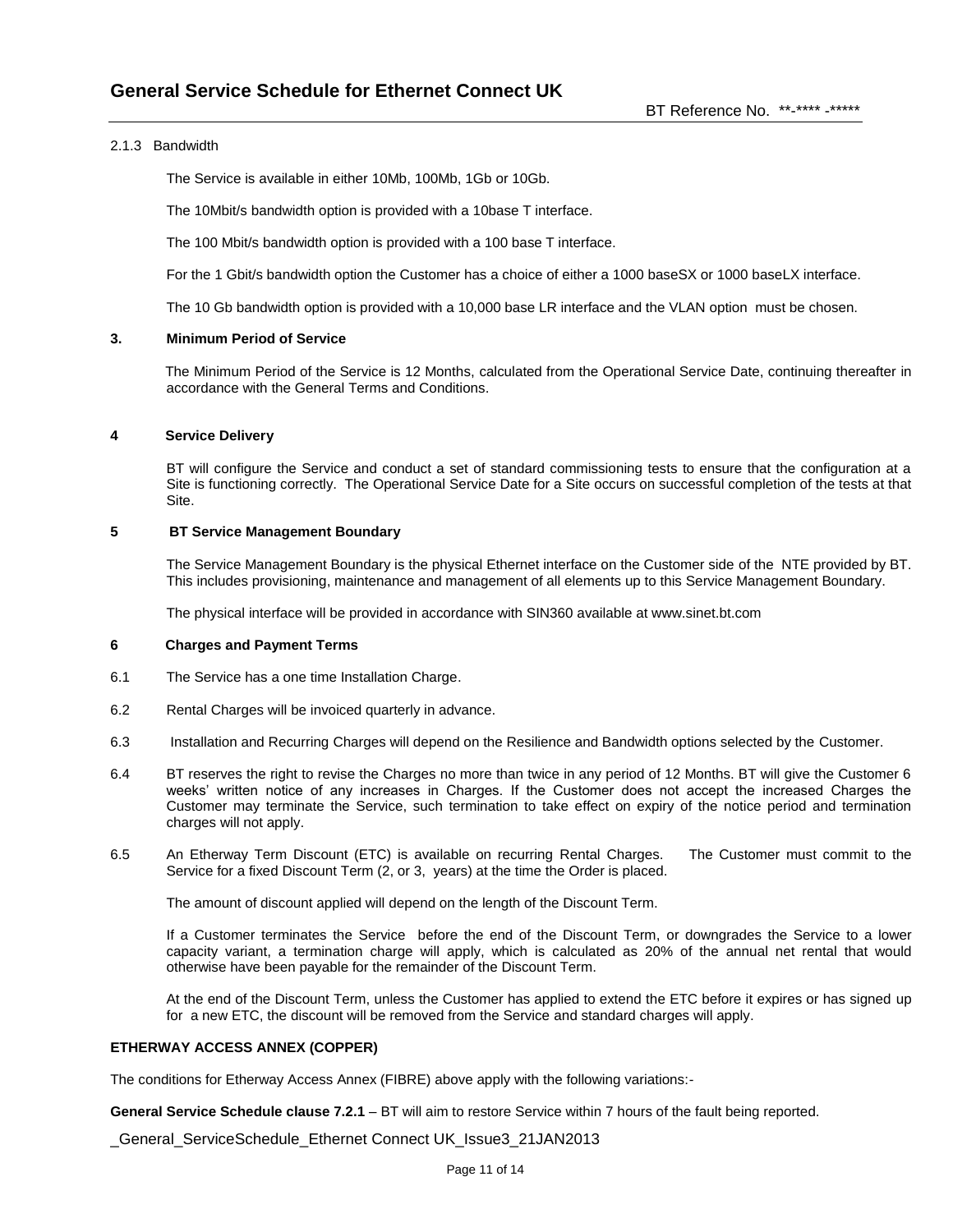**Clause 2.1.1 Resilience** – only Standard access is available

**Clause 2.1.3 Bandwidth -** There are a range of Service Bandwidth options available, all will have a 10base T interface. The Customer can select the option when completing the Order.

**Clause 4 Service Delivery** – if during the standard commissioning tests BT determines that it is not possible to deliver the selected Service Bandwidth, BT will advise the Customer accordingly. In these circumstances the Customer agrees that BT reserves the right to cancel the Order without any charge to the Customer and without any further liability on BT"s part.

#### **ETHERWAY ACCESS ANNEX (SUPER FAST)**

The conditions for Etherway Access Annex (FIBRE) above apply with the following variations:-

- **General Service Schedule clause 3.** The Customer will be responsible for the provision of 2 x 13A power sockets within 1m of the location of the Access Connection**.** In the case of delivery over FTTC the Customer must make provision for a BT PSTN line which can either be existing or which the Customer has ordered separately to be provisioned and installed prior to acceptance of the Super fast order.
- **General Service Schedule clause 7.2.1** BT will aim to restore Service within 7 hours of the fault being reported "Express Care"for FTTC. BT will aim to restore Service within 20hours of the fault being reported for FTTP.

**Clause 2 Service Description** Superfast is delivered over either a fibre connection to the Customer premises (FTTP) or over a PSTN line connection from the nearest equipped cabinet served by fibre from the exchange (FTTC); the delivery option is determined by BT depending on the Customer location and BT can advise this at the time of Order. The PSTN line is supplied separately to the Service. FTTP lines are delivered independently of a PSTN connection.

**Clause 2.1.1 Resilience** – only Standard access is available.

**Clause 2.1.3 Bandwidth –** In the case of an FTTC connection the Customer will be advised of the operational speed of the connection to faciliate ordering of traffic connections. FTTP connections have a range of bandwidth options .

Superfast is supplied with support for Multicos E Line and E LAN connections only see E-Line Annex clause 2.1 and E-LAN annex clause 2.3.

**Clause 4 Service Delivery** – The Customer must ensure that there is a suitable BT PSTN line termination within 1m of the required location for the Service. During delivery of Super fast access using FTTC , the Openreach engineer will install all necessary BT Equipment. Superfast FTTC connections are terminated on a 10/100base T interface.

FTTP connections are terminated on an Optical Network Termination (ONT) . The Customer interface is one of four Ethernet ports presented as10/100/1000 BaseT interfaces.

BT will configure the Service and conduct a set of standard commissioning tests to ensure that the configuration at a Site is functioning correctly. The Operational Service Date for a Site occurs on successful completion of the tests at that Site.

If during commissioning tests BT determines that it is not possible to deliver Superfast, BT will advise the Customer accordingly. In these circumstances the Customer agrees that BT reserves the right to cancel the Order without any charge to the Customer and without any further liability on BT"s part.

#### **ETHERWAY EXCHANGE CONNECT ANNEX (In Building Handover)**

The conditions for Etherway Access Annex (FIBRE) above apply with the following variations:-

**Clause 2** The Customer Site must be within the multi users access (MUA) area of the BT Exchange.

**Clause 2.1.1 Resilience** – only Standard access is available.

**Clause 2.1.3 Bandwidth –** only 1GB Service Bandwidth option is available, and will have 1000 base LX interface.

**Clause 5.** The physical interface will be provided in accordance with SIN476 available a[t www.sinet.bt.com](http://www.sinet.bt.com/)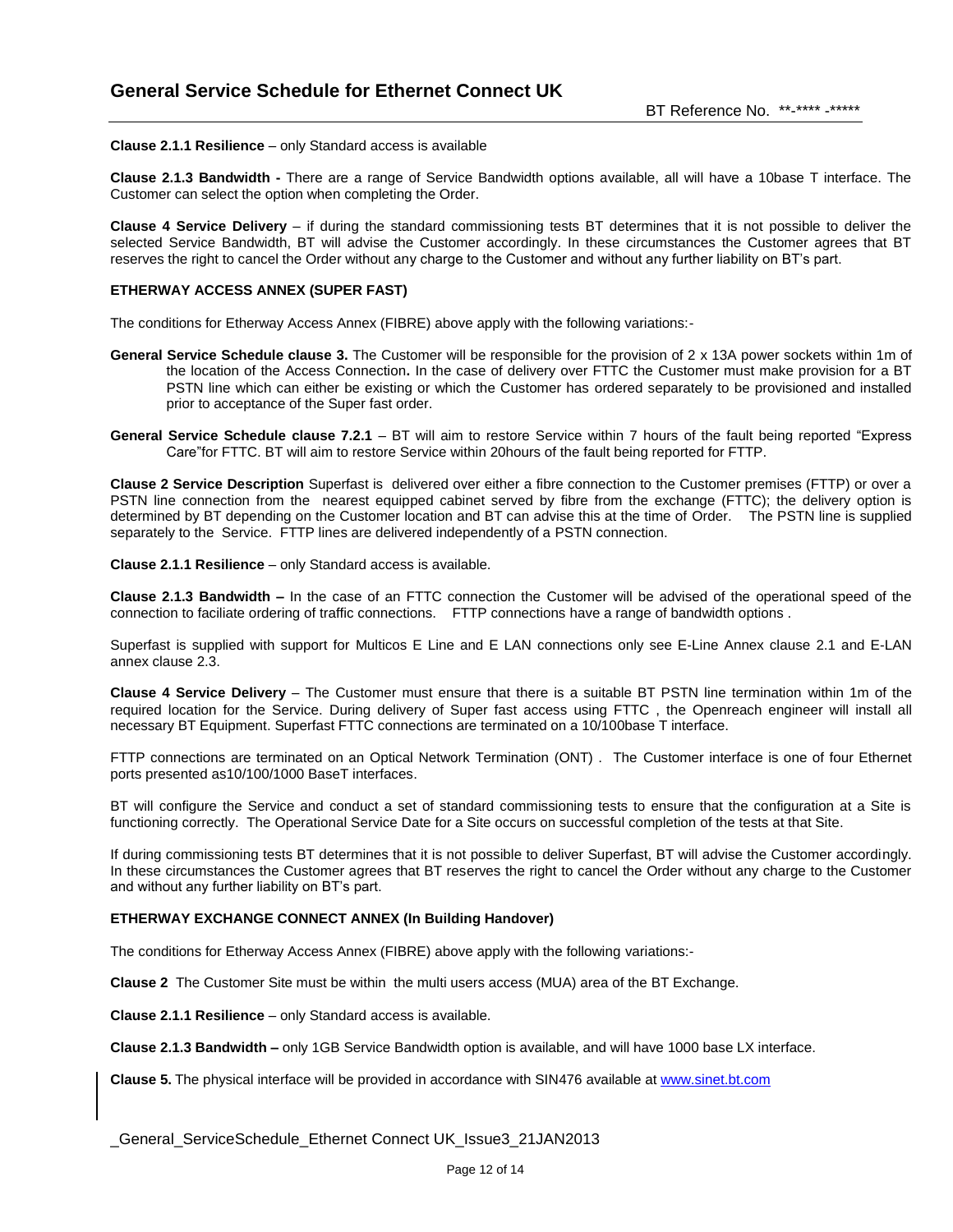# **SHARED ACCESS**

Shared Access allows the Customer (the "Main Customer") to share some or all of the Etherway Access bandwidth with other BT customers ("Sharing Customers").

- 1. Shared Access may be enabled on any type of Etherway Access Superfast GEA, Etherway Copper, Etherway Fibre, Etherway Exchange Connect, provided that the Etherway Access has VLAN Aware Segmentation.
- 2. The Main Customer must request that a Sharing Record be created for each Sharing Customer with which they wish to share the Etherway Access . Sharing Records can be created for new or existing Etherway Accesses.
- 3. There is no limit to the number of Sharing Customers who can share an Etherway Access but there can only be one Main Customer.
- 4. The Etherway Access is provided to the Main Customer under the standard conditions of this General Service Schedule for Ethernet Connect UK.
- 5. When Shared Access is enabled, it is not possible to modify the VLAN Aware Segmentation (i.e. it cannot be changed to Port only), nor is it possible to reduce the bandwidth of the Etherway Access.
- 6. Once a Sharing Record has been created for a Sharing Customer, it is then the Sharing Customer"s responsibility to order and pay for any EVC connections it requires to run over the shared Etherway Access.
- 7. Standard capacity management rules apply to the maximum number of EVCs and the maximum number of ELANs which can run over an Etherway Access; these will be advised at the time of Order.
- 8. BT will not accept any Order for Shared Access if provision of the Service would breach its licence obligations or any other regulation.
- 9. Shared Access is not available via the Customer portal.

## MAIN CUSTOMER RESPONSIBILITIES

- 1. The Main Customer must request that an Etherway Access can be shared with a Sharing Customer. The Main Customer must complete the CRF to specify:
	- a. The ID of the Etherway Access to be shared
	- b. The name of the Sharing Customer
	- c. The amount of bandwidth it wants to share with the Sharing Customer
- 2. It is the Main Customer"s responsibility to give details of the Etherway Access to the Sharing Customer to enable the Sharing Customer to order EVCs over the Etherway Access.
- 3. It is the Main Customer"s responsibility to provide adequate CPE on the Main Customer side of the NTE to correctly direct and protect the integrity of the Sharing Customer"s data.
- 4. If the Main Customer wishes to upgrade the bandwidth of the shared Etherway Access, Service will be unavailable during the bandwidth upgrade and this will not constitute a Qualifying Fault for the purposes of section 7 (Service Levels) of this General Service Schedule. It is the Main Customer"s responsibility to notify all Sharing Customers of the time and duration of the planned upgrade.
- 5. The Main Customer is responsible for reporting any problems on the Etherway Access.
- 6. The Main Customer must advise the Sharing Customer if the Main Customer reports a fault on the Etherway Access and must inform the Sharing Customer when any fault is cleared to reduce duplicative faults being raised on EVCs and Etherway Accesses. BT will not